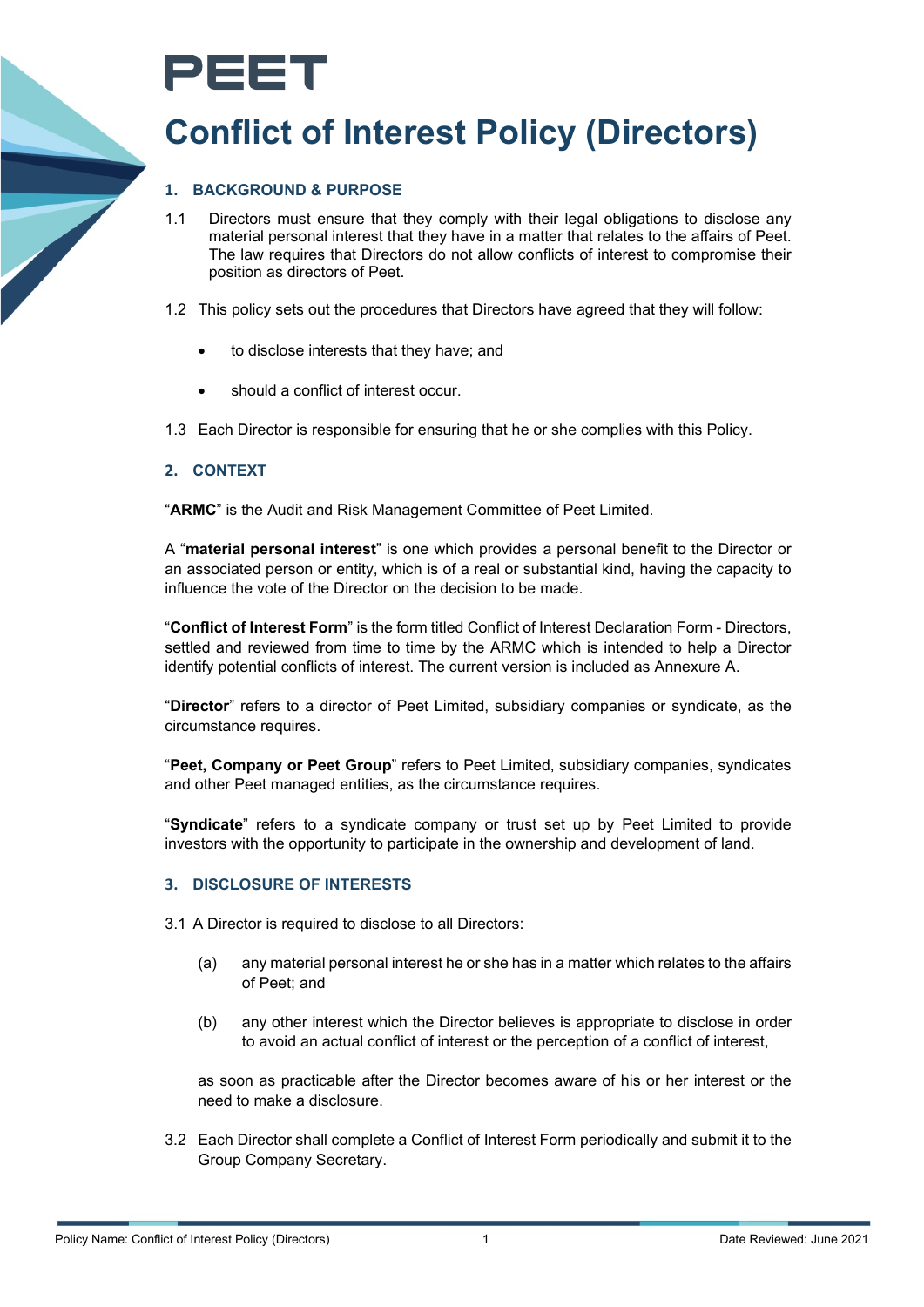- 3.3 A Director may at any time declare a conflict of interest in relation to a matter by notification to the Group Company Secretary in writing, who shall notify the other Directors of the conflict as soon as practicable, or at the following Directors' meeting.
- 3.4 Each Director shall have and maintain a standing notice register, disclosing the nature and extent of his or her interests which shall be tabled at a Board meeting, as required, and recorded in the minutes of that meeting.
- 3.5 Whenever there is a change in interests notifiable under a Director's standing notice, the Director shall disclose the change as soon as practicable and an updated standing notice shall be tabled at the next Board meeting and recorded in the minutes of that meeting.
- 3.6 Where a Director is uncertain as to whether an interest should be disclosed in accordance with the above requirements, the Director is encouraged to consult with the Chairman, Group Company Secretary and/or Managing Director and Chief Executive Officer, as applicable.

#### **4. CONFLICT OF INTEREST PROTOCOL**

- 4.1 Subject to paragraph 4.2, where a Director has disclosed a material personal interest or any other interest which may give rise to an actual, or the perception of a, conflict of interest in relation to any matter which is or is likely to be brought before the Board, the Director shall:
	- (a) continue to receive Board papers or other information which relates to the matter which is the subject of the conflict of interest, unless the Director requests or the Chairman determines, that the Director is not to receive any or all of these documents;
	- (b) withdraw from any part of a Board or Board Committee meeting for the duration of the discussion on that matter; and
	- (c) not vote on the matter,

unless a majority of Directors who do not have such an interest in the matter agree that the interest should not disqualify such Director from being present while the matter is being considered, and/or from voting on the matter.

- 4.2. Given the Peet Funds Management model, it is appropriate that certain matters / transactions involving either Peet Limited or a Syndicate, or between Syndicates are managed by way of the following protocol:
	- (a) Directors common to both Boards ("Common Directors") abstain while the balance of the Board determines whether they should be present during the meeting while the relevant matter / transaction is considered; and
	- (b) the balance of the Board to confirm that, in the event they allow the Common Directors to be present during the meeting while the relevant matter / transaction is considered, the Common Directors will abstain from voting on the recommendation.
- 4.3 The minutes of the meeting shall record the decision taken by the Directors who do not have an interest in the matter or who are not Common Directors.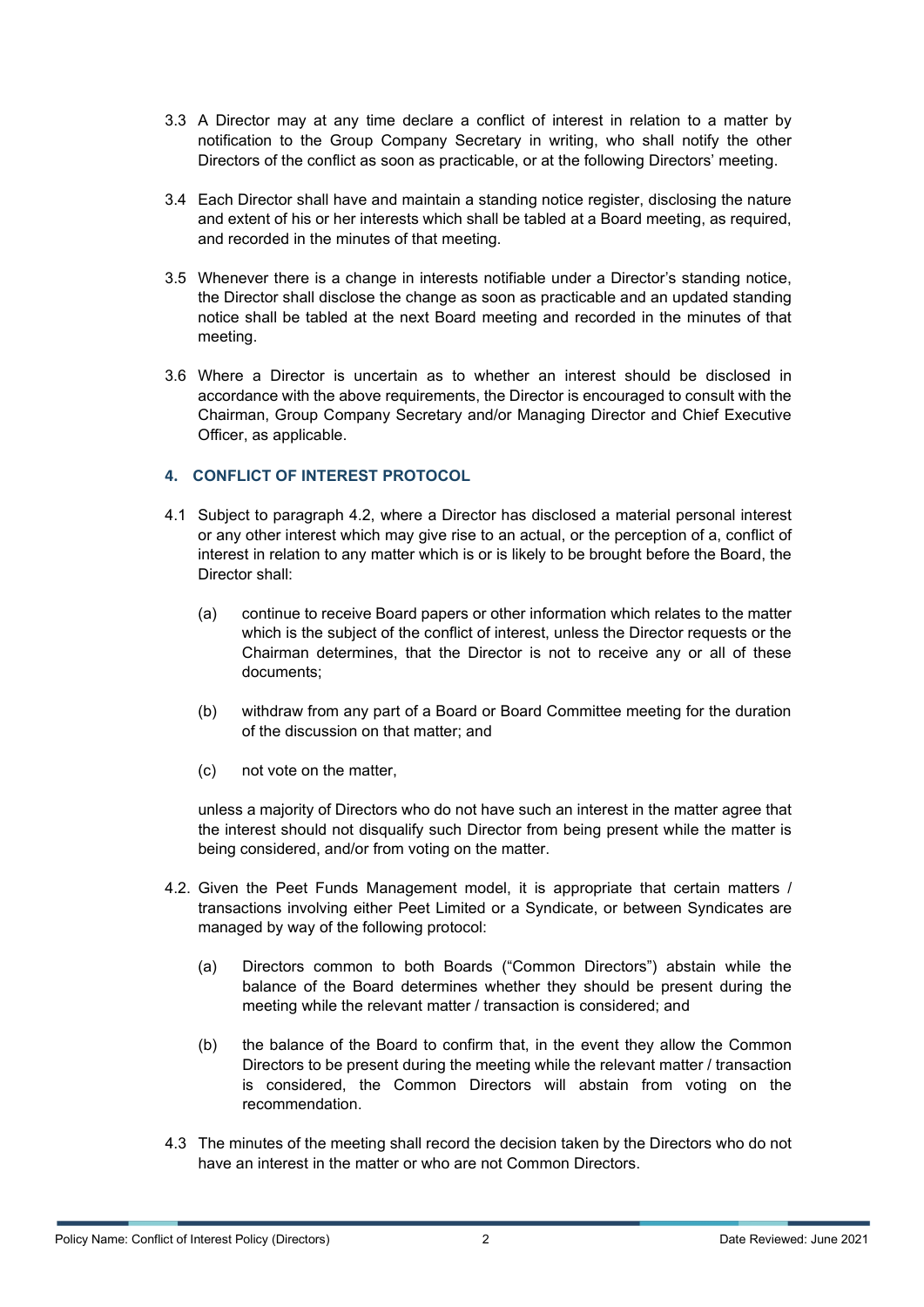#### **5. CONFIDENTIALITY**

- 5.1 In order to protect the confidentiality of Directors, the following protocols are in place:
	- (a) completed Conflict of Interest Forms are only accessible by members of the Company Secretarial team, and if required, the Managing Director & CEO;
	- (b) Register of Declared Interests is only accessible by members of the Company Secretarial team;
	- (c) extracts of the Register of Declared Interests that are included in relevant board papers can only be viewed by Directors and are hidden from view of other invitees to the relevant Board meeting; and
	- (d) minutes of Directors' meetings, including declared interests, are only accessible by Directors and members of the Company Secretarial team.

#### **6. POLICY BREACHES**

6.1 Breaches of this Policy or any guidance documents that support this Policy may lead to a breach of the law or ASX Listing Rules. This may result in damage to the Company's reputation and criminal and civil liabilities could be imposed on Peet or its directors. Breaches will be taken very seriously by the Company.

#### **7. POLICY REVIEW**

7.1 The Board will review this Policy from time to time, in order to ensure that it remains current with respect to legal and regulatory requirements.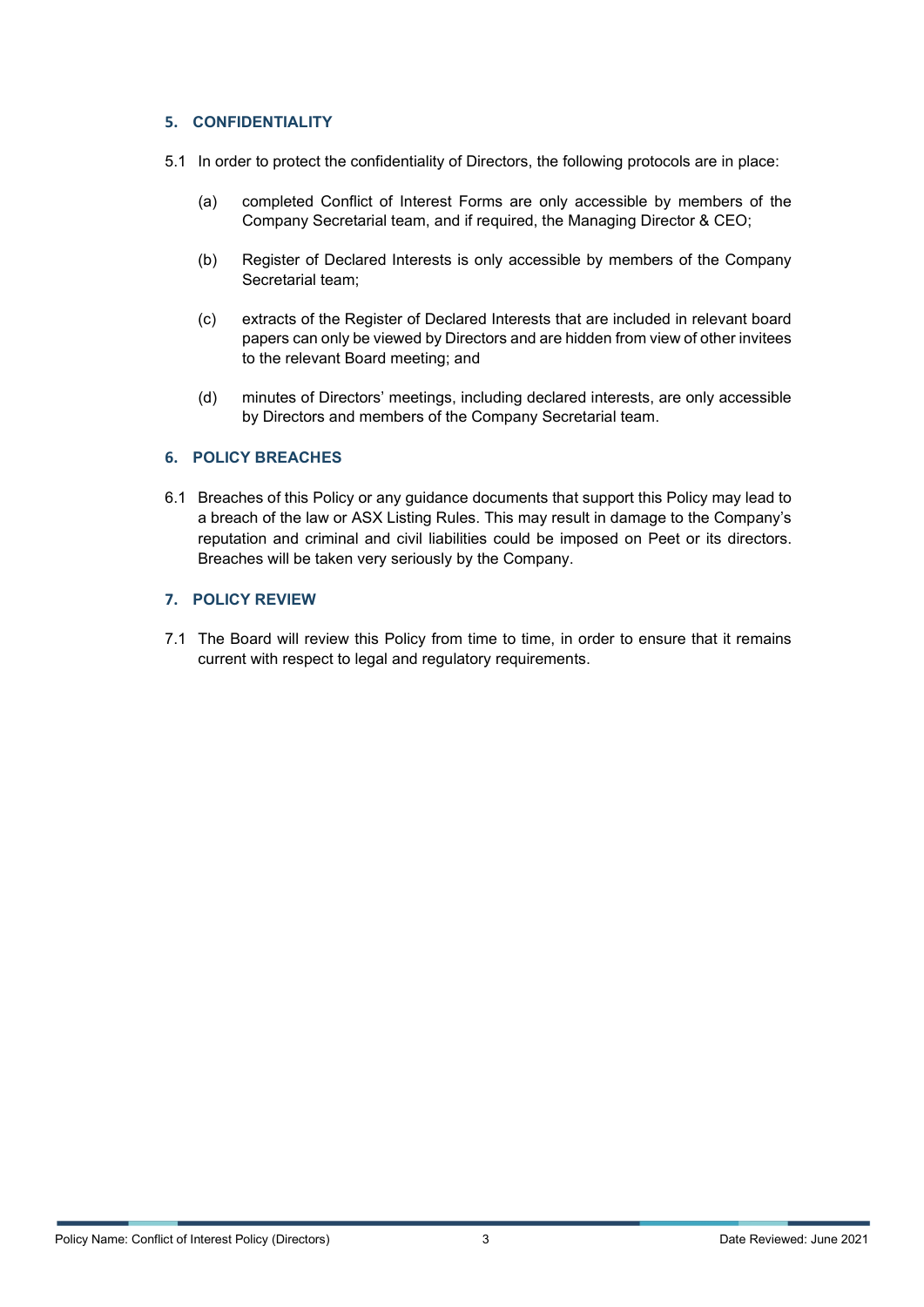

## **Conflict of Interest Declaration Form - Directors**

| Director Details       |  |
|------------------------|--|
| Name                   |  |
| Position               |  |
| <b>Office Location</b> |  |

If you respond **YES** to any of the questions below then there may be a potential conflict of interest which may have to be disclosed to the Peet Limited Board. Please submit details of the potential conflicts on the next page.

| <b>Criteria</b>                                                                                                                                        |     |  |
|--------------------------------------------------------------------------------------------------------------------------------------------------------|-----|--|
| Have you or a relationship partner or an immediate family member acquired<br>land for development or investment purposes that could potentially, or be |     |  |
| perceived to, compromise the performance of your duties to the Peet Group?                                                                             |     |  |
| Have you benefited or stand to benefit from the acquisition by others of land for                                                                      |     |  |
| development or investment purposes?                                                                                                                    |     |  |
| Do you have a substantial shareholding or financial interest (either direct or                                                                         |     |  |
| indirect) in a supplier or service provider to Peet?                                                                                                   |     |  |
| Do you have a relative or relationship partner who is employed by a direct                                                                             |     |  |
| competitor of Peet or by a service provider or supplier to Peet?                                                                                       |     |  |
| Do you stand to benefit materially (whether by payment or with goods) from a                                                                           |     |  |
| relationship with a supplier or service provider to Peet?                                                                                              |     |  |
| Do you have an interest as an officer or director of an outside business concern                                                                       |     |  |
| in the same industry as Peet?                                                                                                                          |     |  |
| Do you provide services, whether by way as an employee, consultant,                                                                                    |     |  |
| contractor etc to any third party who conducts business in the same industry as                                                                        |     |  |
| Peet?                                                                                                                                                  |     |  |
| Do you have any direct or indirect financial interest in any business,                                                                                 | Yes |  |
| partnership, corporation, club, organisation or association, whether                                                                                   | No. |  |
| incorporated or not, that could potentially, or be perceived to, compromise the                                                                        |     |  |
| performance of your duties to the Peet Group?                                                                                                          |     |  |
| Do you have an interest in 5% or more of the issued shares of any class of any                                                                         |     |  |
| one company listed on ASX (other than Peet Limited) that has not been                                                                                  |     |  |
| disclosed to the Board?                                                                                                                                |     |  |